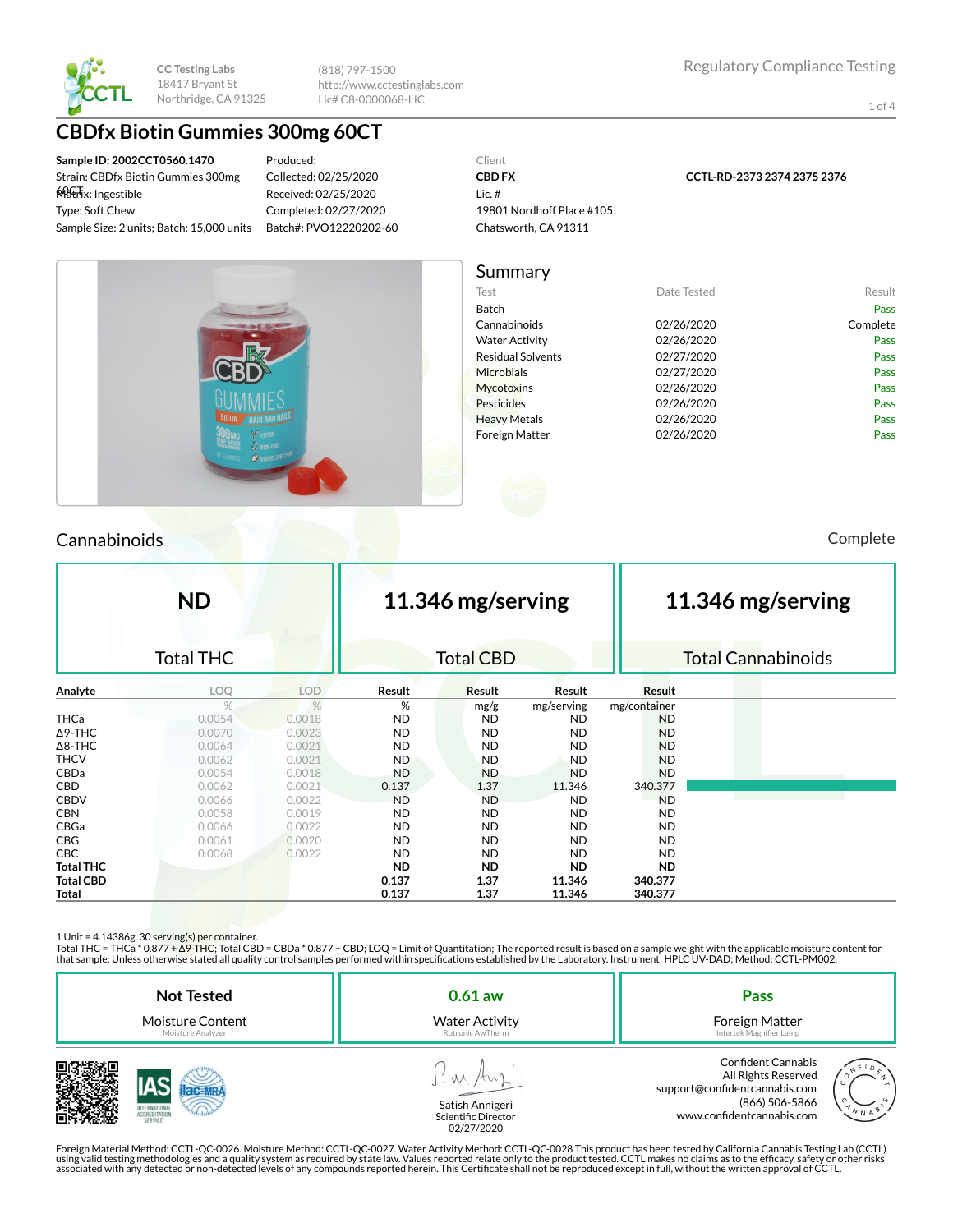

(818) 797-1500 http://www.cctestinglabs.com Lic# C8-0000068-LIC

# **CBDfx Biotin Gummies 300mg 60CT**

| Sample ID: 2002CCT0560.1470               | Produced:              | Client                    |
|-------------------------------------------|------------------------|---------------------------|
| Strain: CBDfx Biotin Gummies 300mg        | Collected: 02/25/2020  | <b>CBD FX</b>             |
| श्मिक्सिंग: Ingestible                    | Received: 02/25/2020   | Lic. $#$                  |
| Type: Soft Chew                           | Completed: 02/27/2020  | 19801 Nordhoff Place #105 |
| Sample Size: 2 units: Batch: 15,000 units | Batch#: PVO12220202-60 | Chatsworth, CA 91311      |
|                                           |                        |                           |

### Pesticides **Passage Contract Contract Contract Contract Contract Contract Contract Contract Contract Contract Contract Contract Contract Contract Contract Contract Contract Contract Contract Contract Contract Contract Cont**

| Analyte             | <b>LOD</b> | LOO       | Limit          | Mass      | <b>Status</b> | Analyte                 | LOD       | LOO       | Limit          | Mass      | <b>Status</b> |
|---------------------|------------|-----------|----------------|-----------|---------------|-------------------------|-----------|-----------|----------------|-----------|---------------|
|                     | $\mu$ g/g  | $\mu$ g/g | $\mu$ g/g      | $\mu$ g/g |               |                         | $\mu$ g/g | $\mu$ g/g | $\mu$ g/g      | $\mu$ g/g |               |
| Abamectin           | 0.04       | 0.078     | 0.3            | <b>ND</b> | Pass          | Fludioxonil             | 0.02      | 0.078     | 30             | <b>ND</b> | Pass          |
| Acephate            | 0.005      | 0.078     | 5              | <b>ND</b> | Pass          | Hexythiazox             | 0.005     | 0.078     | 2              | <b>ND</b> | Pass          |
| Acequinocyl         | 0.04       | 0.078     | 4              | <b>ND</b> | Pass          | Imazalil                | 0.005     | 0.078     | 0.005          | <b>ND</b> | Pass          |
| Acetamiprid         | 0.005      | 0.078     | 5              | <b>ND</b> | Pass          | Imidacloprid            | 0.005     | 0.078     | 3              | <b>ND</b> | Pass          |
| Aldicarb            | 0.005      | 0.078     | 0.005          | <b>ND</b> | Pass          | <b>Kresoxim Methyl</b>  | 0.005     | 0.078     | 1              | <b>ND</b> | Pass          |
| Azoxystrobin        | 0.02       | 0.078     | 40             | <b>ND</b> | Pass          | Malathion               | 0.039     | 0.078     | 5              | <b>ND</b> | Pass          |
| <b>Bifenazate</b>   | 0.005      | 0.078     | 5              | <b>ND</b> | Pass          | Metalaxyl               | 0.005     | 0.078     | 15             | <b>ND</b> | Pass          |
| <b>Bifenthrin</b>   | 0.01       | 0.078     | 0.5            | <b>ND</b> | Pass          | Methiocarb              | 0.005     | 0.078     | 0.005          | <b>ND</b> | Pass          |
| <b>Boscalid</b>     | 0.005      | 0.078     | 10             | <b>ND</b> | Pass          | Methomyl                | 0.005     | 0.078     | 0.1            | <b>ND</b> | Pass          |
| Captan              | 0.3        | 0.4       | 5              | <b>ND</b> | Pass          | <b>Mevinphos</b>        | 0.005     | 0.078     | 0.005          | <b>ND</b> | Pass          |
| Carbaryl            | 0.005      | 0.078     | 0.5            | <b>ND</b> | Pass          | Myclobutanil            | 0.005     | 0.078     | 9              | <b>ND</b> | Pass          |
| Carbofuran          | 0.005      | 0.078     | 0.005          | <b>ND</b> | Pass          | <b>Naled</b>            | 0.005     | 0.078     | 0.5            | <b>ND</b> | Pass          |
| Chlorantraniliprole | 0.005      | 0.078     | 40             | <b>ND</b> | Pass          | Oxamyl                  | 0.005     | 0.078     | 0.2            | <b>ND</b> | Pass          |
| Chlordane           | 0.005      | 0.078     | 0.005          | <b>ND</b> | Pass          | Paclobutrazol           | 0.005     | 0.078     | 0.005          | <b>ND</b> | Pass          |
| Chlorfenapyr        | 0.01       | 0.078     | 0.01           | <b>ND</b> | Pass          | Parathion Methyl        | 0.02      | 0.078     | 0.02           | <b>ND</b> | Pass          |
| Chlorpyrifos        | 0.02       | 0.078     | 0.02           | <b>ND</b> | Pass          | Pentachloronitrobenzene | 0.005     | 0.078     | 0.2            | <b>ND</b> | Pass          |
| Clofentezine        | 0.005      | 0.078     | 0.5            | <b>ND</b> | Pass          | Permethrin              | 0.02      | 0.078     | 20             | <b>ND</b> | Pass          |
| Coumaphos           | 0.01       | 0.078     | 0.01           | <b>ND</b> | Pass          | Phosmet                 | 0.005     | 0.078     | 0.2            | <b>ND</b> | Pass          |
| Cyfluthrin          | 0.3        | 0.6       | 1              | <b>ND</b> | Pass          | Piperonyl Butoxide      | 0.005     | 0.078     | 8              | <b>ND</b> | Pass          |
| Cypermethrin        | 0.15       | 0.3       | 1              | <b>ND</b> | Pass          | Prallethrin             | 0.03      | 0.078     | 0.4            | <b>ND</b> | Pass          |
| Daminozide          | 0.036      | 0.078     | 0.036          | <b>ND</b> | Pass          | Propiconazole           | 0.005     | 0.078     | 20             | <b>ND</b> | Pass          |
| Diazinon            | 0.005      | 0.078     | 0.2            | <b>ND</b> | Pass          | Propoxur                | 0.005     | 0.078     | 0.005          | <b>ND</b> | Pass          |
| <b>Dichlorvos</b>   | 0.039      | 0.078     | 0.039          | <b>ND</b> | Pass          | Pyrethrins              | 0.05      | 0.1       | 1              | <b>ND</b> | Pass          |
| Dimethoate          | 0.005      | 0.078     | 0.005          | <b>ND</b> | Pass          | Pyridaben               | 0.005     | 0.078     | 3              | <b>ND</b> | Pass          |
| Dimethomorph        | 0.078      | 0.313     | 20             | <b>ND</b> | Pass          | Spinetoram              | 0.005     | 0.078     | 3              | <b>ND</b> | Pass          |
| Ethoprophos         | 0.005      | 0.078     | 0.005          | <b>ND</b> | Pass          | Spinosad                | 0.005     | 0.078     | 3              | <b>ND</b> | Pass          |
| Etofenprox          | 0.005      | 0.078     | 0.005          | <b>ND</b> | Pass          | Spiromesifen            | 0.005     | 0.078     | 12             | <b>ND</b> | Pass          |
| Etoxazole           | 0.005      | 0.078     | 1.5            | <b>ND</b> | Pass          | Spirotetramat           | 0.005     | 0.078     | 13             | <b>ND</b> | Pass          |
| Fenhexamid          | 0.015      | 0.078     | 10             | <b>ND</b> | Pass          | Spiroxamine             | 0.005     | 0.078     | 0.005          | <b>ND</b> | Pass          |
| Fenoxycarb          | 0.005      | 0.078     | 0.005          | <b>ND</b> | Pass          | Tebuconazole            | 0.005     | 0.078     | $\overline{2}$ | <b>ND</b> | Pass          |
| Fenpyroximate       | 0.005      | 0.078     | $\overline{2}$ | <b>ND</b> | Pass          | Thiacloprid             | 0.005     | 0.078     | 0.005          | <b>ND</b> | Pass          |
| Fipronil            | 0.005      | 0.078     | 0.005          | <b>ND</b> | Pass          | Thiamethoxam            | 0.005     | 0.078     | 4.5            | <b>ND</b> | Pass          |
| Flonicamid          | 0.005      | 0.078     | $\overline{2}$ | <b>ND</b> | Pass          | Trifloxystrobin         | 0.005     | 0.078     | 30             | <b>ND</b> | Pass          |

Date Tested: 02/26/2020

LOQ = Limit of Quantitation; Unless otherwise stated all quality control samples performed within specifications established by the Laboratory. Instrument: LC/MS, GC/MS;<br>Method: CCTL-PM020 (LC/MS), CCTL-PM030 (GC/MS).



**W** 

Confident Cannabis All Rights Reserved support@confidentcannabis.com (866) 506-5866 www.confidentcannabis.com



Satish Annigeri Scientific Director 02/27/2020

Regulatory Compliance Testing

**CCTL-RD-2373 2374 2375 2376**

2 of 4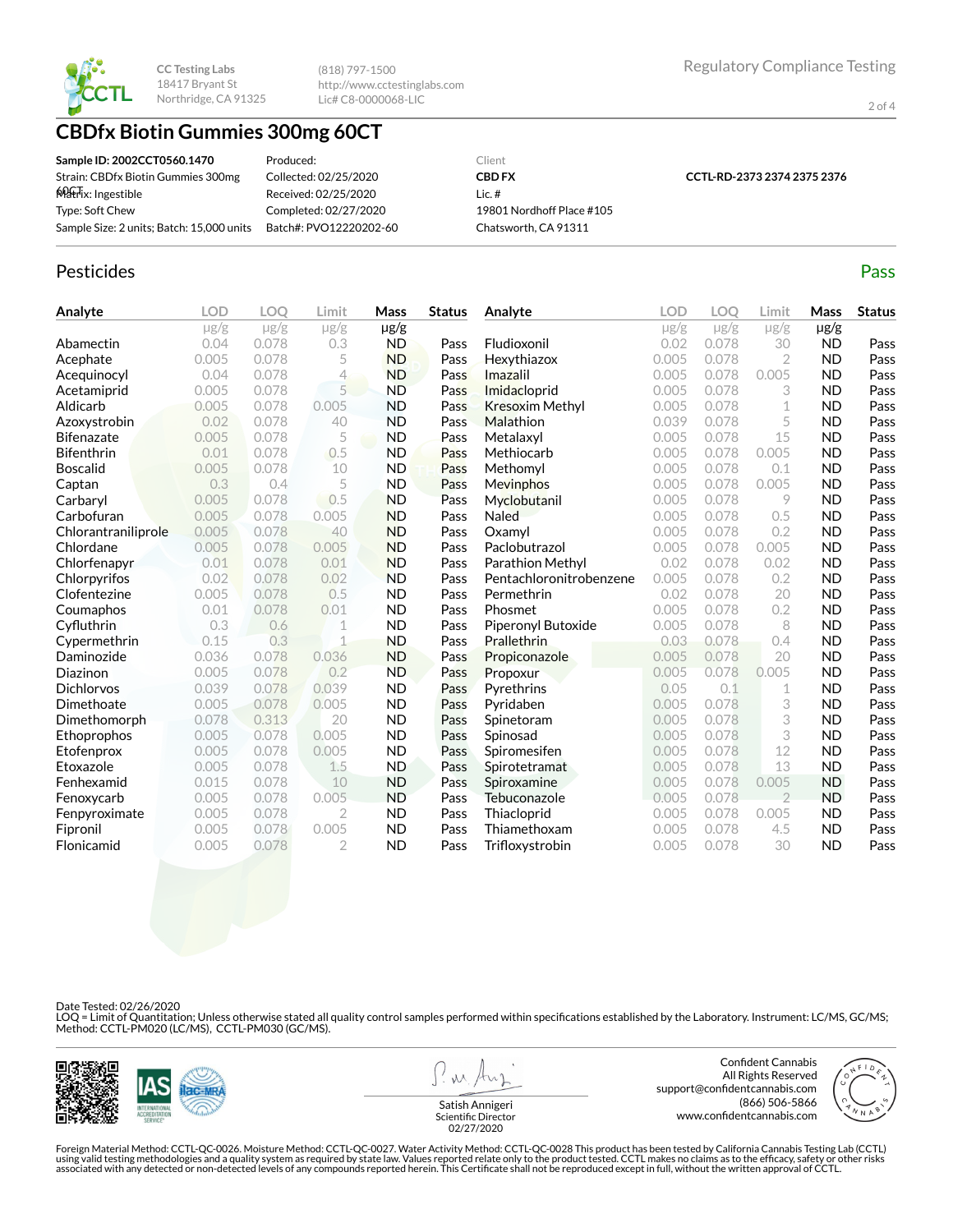

(818) 797-1500 http://www.cctestinglabs.com Lic# C8-0000068-LIC

3 of 4

# **CBDfx Biotin Gummies 300mg 60CT**

| Sample ID: 2002CCT0560.1470               | Produced:              | Client                    |                             |
|-------------------------------------------|------------------------|---------------------------|-----------------------------|
| Strain: CBDfx Biotin Gummies 300mg        | Collected: 02/25/2020  | <b>CBD FX</b>             | CCTL-RD-2373 2374 2375 2376 |
| श्मि सिंगः Ingestible                     | Received: 02/25/2020   | Lic. $#$                  |                             |
| Type: Soft Chew                           | Completed: 02/27/2020  | 19801 Nordhoff Place #105 |                             |
| Sample Size: 2 units; Batch: 15,000 units | Batch#: PVO12220202-60 | Chatsworth, CA 91311      |                             |

#### Microbials Pass

| Analyte                       | Result             | Status |
|-------------------------------|--------------------|--------|
| Shiga toxin-producing E. Coli | Not Detected in 1g | Pass   |
| Salmonella SPP                | Not Detected in 1g | Pass   |



#### Date Tested: 02/27/2020

TNTC = Too Numerous to Count; Unless otherwise stated all quality control samples performed within specifications established by the Laboratory. Instrument: qPCR; Method: CCTL-QC-0010, CCTL-QC-0011, CCTL-QC-0012.

| <b>Mycotoxins</b> |        |        |       |              | Pass          |
|-------------------|--------|--------|-------|--------------|---------------|
| Analyte           | LOD    | LOC    | Limit | <b>Units</b> | <b>Status</b> |
|                   | µg/kg  | µg/kg  | µg/kg | µg/kg        |               |
| <b>B1</b>         | 0.0049 | 0.0098 | 20    | <b>ND</b>    | Pass          |
| R <sub>2</sub>    | ,,0049 | 0.0098 |       | NГ           | Pass          |

|                  | µg/kg  | µg/kg  | µg/kg | µg/kg     |      |
|------------------|--------|--------|-------|-----------|------|
| <b>B1</b>        | 0.0049 | 0.0098 | 20    | <b>ND</b> | Pass |
| <b>B2</b>        | 0.0049 | 0.0098 | 20    | <b>ND</b> | Pass |
| G <sub>1</sub>   | 0.0049 | 0.0098 | 20    | ND        | Pass |
| G <sub>2</sub>   | 0.0049 | 0.0098 | 20    | <b>ND</b> | Pass |
| Total Aflatoxins | 0.0049 | 0.0098 | 20    | <b>ND</b> | Pass |
| Ochratoxin A     | 0.0049 | 0.039  | 20    | <b>ND</b> | Pass |

#### Date Tested: 02/26/2020

LOQ = Limit of Quantitation; Unless otherwise stated all quality control samples performed within specifications established by the Laboratory. Instrument: LC/MS; Method:<br>CCTL-PM020.

| <b>Heavy Metals</b> |             |            |           |              | <b>Pass</b>   |
|---------------------|-------------|------------|-----------|--------------|---------------|
| Analyte             | <b>LOD</b>  | LOO        | Limit     | <b>Units</b> | <b>Status</b> |
|                     | $\mu$ g/g   | $\mu$ g/g  | $\mu$ g/g | $\mu$ g/g    |               |
| Arsenic             | 0.0000218   | 0.00006606 | $1.5\,$   | 0.003729102  | Pass          |
| Cadmium             | 0.000008009 | 0.00002427 | 0.5       | 0.001656001  | Pass          |
| Lead                | 0.000004141 | 0.00001255 | 0.5       | 0.061060686  | Pass          |
| Mercury             | 0.000002323 | 0.00000704 |           | 0.000244712  | Pass          |

Date Tested: 02/26/2020

LOQ = Limit of Quantitation; Unless otherwise stated all quality control samples performed within specifications established by the Laboratory. Instrument: ICP-MS; Method: CCTL-PM005.



 $\lambda$ 

Confident Cannabis All Rights Reserved support@confidentcannabis.com (866) 506-5866 www.confidentcannabis.com



Satish Annigeri Scientific Director 02/27/2020